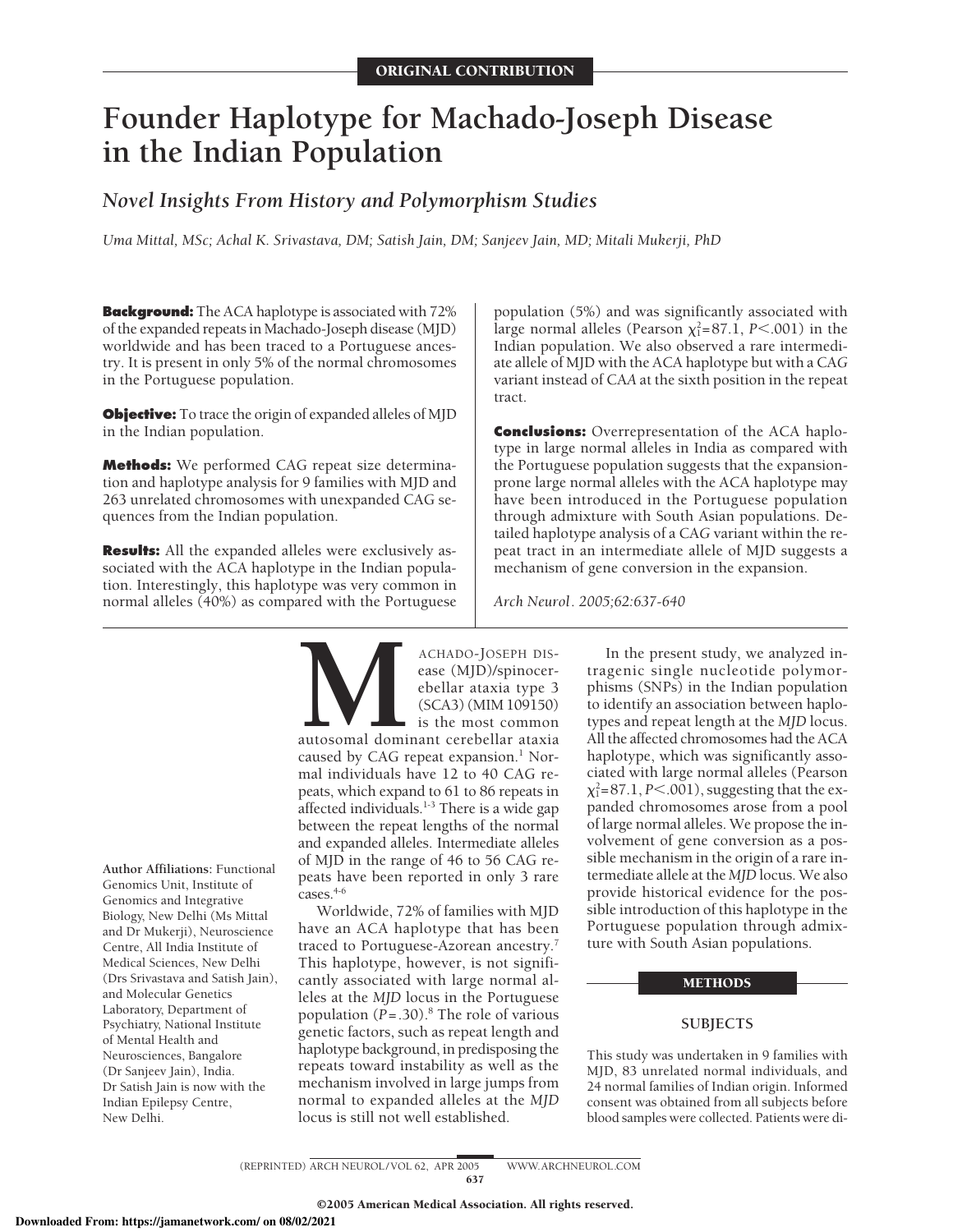

**Figure 1.** Association of intragenic haplotypes with CAG repeat lengths at the *MJD* locus. Top, Schematic representation of relative locations of intragenic polymorphisms and CAG repeats in Machado-Joseph disease complementary DNA. The CA*A*/CA*G* variant at the sixth position in the repeat tract is shown. Bottom, Distribution of intragenic haplotypes according to CAG repeat number in a normal population  $(n=161)$  and in families  $(n=9)$  of Indian origin with Machado-Joseph disease.

agnosed for ataxia at the Neuroscience Centre, All India Institute of Medical Sciences, New Delhi. Genomic DNA was isolated from peripheral blood leukocytes using the salting-out procedure.<sup>9</sup>

## **ESTIMATION OF THE CAG REPEAT LENGTH**

Repeat sizes were estimated at the *MJD/SCA3* locus by polymerase chain reaction with primers MJD52 and MJD70 $1$  using GeneScan software (Applied Biosystems, Foster City, Calif ) on an ABI Prism 377 automated DNA sequencer (Applied Biosystems).

## **SNP GENOTYPING AND HAPLOTYPE ANALYSIS**

Haplotype analysis at the *MJD*locus was carried out using 3 closely linked intragenic SNPs, A<sup>669</sup>TG/G<sup>669</sup>TG, C<sup>987</sup>GG/G<sup>987</sup>GG, and TAA<sup>1118</sup>/TAC<sup>1118</sup> (Figure 1).<sup>7,8</sup> The first SNP was typed by sequencing, and the other two were typed using amplification refractory mutation system polymerase chain reaction (ARMS-PCR)<sup>8</sup> followed by sizing the allele-specific fragments on the ABI Prism 377 automated DNA sequencer. In the case of A<sup>669</sup>TG/G<sup>669</sup>TG heterozygotes, for which phase could not be determined, the polymorphism was typed through pedigree studies. The CA*A*/CA*G* polymorphism at the sixth triplet of the repeat tract (Figure 1) was typed in 88 individuals by sequencing using the primers MJD52 and MJD70 on an ABI Prism 3100 automated genetic analyzer (Applied Biosystems). We used Lewontin's normalized measure of linkage disequilibrium (D), D=D/Dmax, where D=*p*AB−*p*A*p*B, Dmax=min (*p*A*p*b, *p*a*p*B), *p* denotes frequency, and A and a and B and b are the two alternate alleles of each SNP.



**Figure 2.** Distribution of CA*A*/CA*G* variant at the sixth position of the CAG repeat stretch with respect to intragenic haplotypes in the normal (n=153), intermediate, and expanded Machado-Joseph disease alleles.

#### RESULTS

#### **CAG REPEAT AT** *MJD* **LOCUS**

We found only 9 families with MJD in a total of 335 families with ataxia. Analysis of 263 unrelated chromosomes from the Indian population revealed 16 different alleles ranging from 14 to 37 CAG repeats; the repeat distribution was trimodal, with distinct peaks at 14, 23, and 27.<sup>10</sup>

## **CAG REPEAT AND INTRAGENIC POLYMORPHISMS**

All 9 affected families were exclusively associated with the ACA haplotype. Analysis of 3 intragenic SNPs (Figure 1) in the normal alleles showed a significant association (Pearson  $\chi^2$ =67.7, 114.4, and 73.0; *P*<.001) with respect to repeat length. The ACA and GGC alleles of the 3 SNPs were in linkage disequilibrium  $(D' > 0.9)$  with respect to each other. The ACA and GGC haplotypes account for more than 80% of the haplotypes observed in the Indian population (Figure 1), with an extremely skewed distribution between the larger and smaller normal alleles. Alleles with repeat sizes smaller than 26 were significantly associated with the GGC haplotype (Pearson  $\chi_1^2$ =42.1, *P*<.001), whereas large normal alleles with a repeat size of 26 or more were significantly associated with the ACA haplotype (Pearson  $\chi_1^2 = 87.1$ , *P*<.001).

## **ASSOCIATION OF HAPLOTYPES WITH CAG REPEAT SUBSTRUCTURE**

More than 94% (144/153) of the normal chromosomes had a CA*A* allele at the sixth position, while 6% (9/153) had a CA*G* allele; the CA*G* allele is prominently associated with 19 repeats (**Figure 2**), very similar to the frequency reported earlier.<sup>10,11</sup> This CAG variant was absent in the large normal alleles and had a flanking non-ACA haplotype.

Interestingly, of the 9 affected chromosomes, only the intermediate allele (45 repeats) had the CA*G* variant, while the remaining 8 expanded alleles had the CA*A* variant.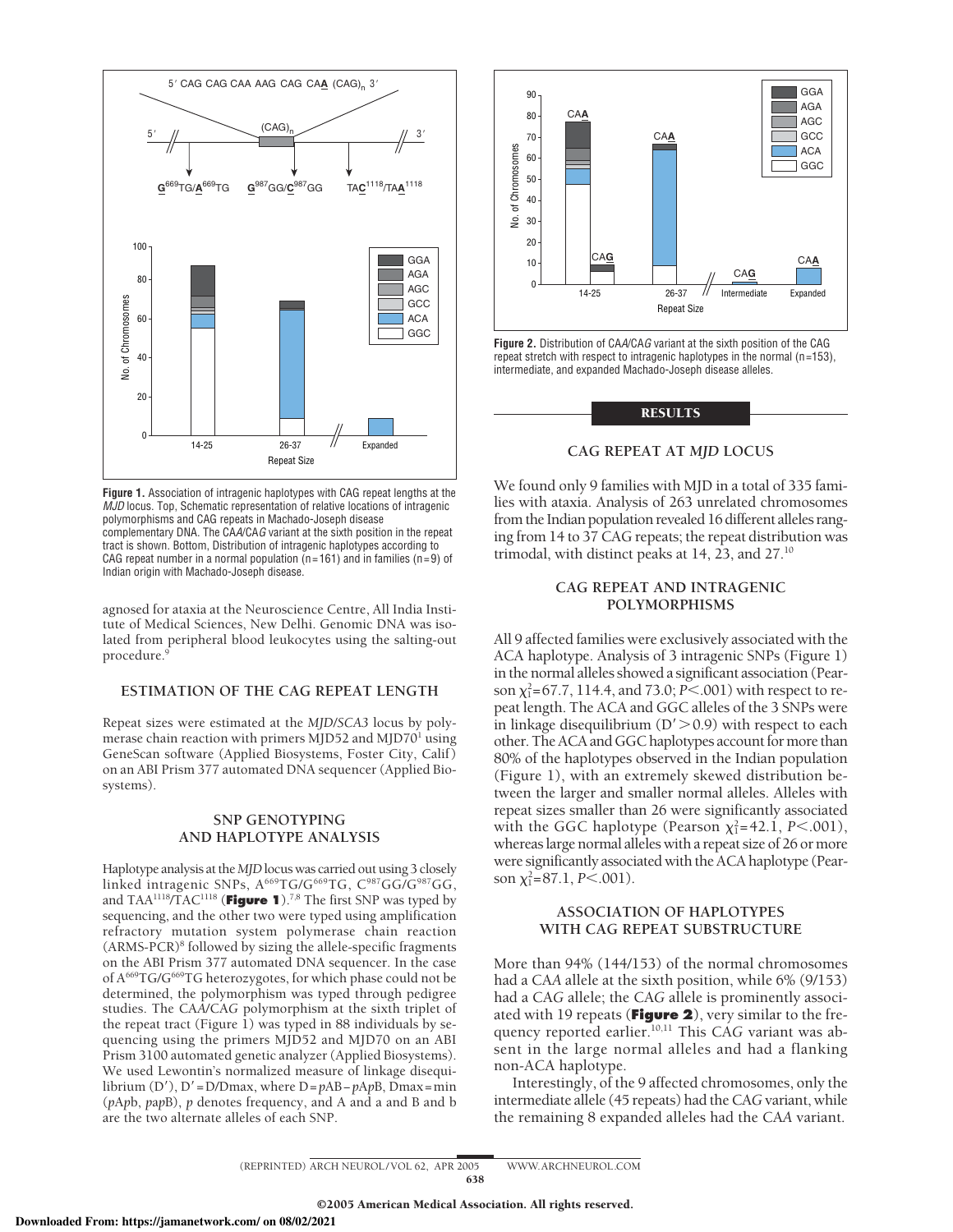#### COMMENT

## **LOW PREVALENCE OF MJD IN THE INDIAN POPULATION**

The prevalence of MJD in India  $(<$ 3%) is much lower than that reported in other Asian populations (Korea, 29%<sup>12</sup>; Japan, 43%<sup>13</sup>) and the Portuguese population (84%).<sup>14</sup> The frequency of large normal alleles with more than 31 CAG repeats (1%) was significantly lower in the present study than that reported in a comparable study in the Japanese population,<sup>13</sup> which might explain the lower prevalence of MJD in India.

## **ORIGIN OF EXPANDED CHROMOSOMES FROM LARGE NORMAL ALLELES**

The occurrence of the ACA haplotype in 40% of the normal chromosomes in the present study, the highest among studied populations, indicates the antiquity of this haplotype in the Indian population. Moreover, the association of the ACA haplotype with large normal alleles suggests that the expanded alleles originated from the pool of large normal alleles.



**Figure 3.** The proposed model for the mechanism of gene conversion involved in the origin of the intermediate allele at the *MJD* locus.

## **MECHANISM OF ORIGIN OF THE INTERMEDIATE ALLELE**

Although the intermediate allele had the same flanking ACA haplotype, it had a CA*G* variant at the sixth position that was not present in the large normal and expanded alleles. This suggests that the intermediate allele might have arisen through an interallelic gene conversion event, with an ACA allele with a CA*A* variant at the sixth position as the recipient and a smaller allele with a CA*G* variant acting as the donor (all CA*G* variants are present in alleles with fewer than 26 repeats) (**Figure 3**). Since this event would involve a smaller and a larger normal allele, an intermediate length could be the result. By an analogous mechanism, large expanded alleles could be generated by an event involving two ACA alleles, but this needs to be validated in other populations. The possibility of recombination cannot be determined, as the flanking haplotype of the donor and the recipient is same.

Because the mechanism of expansion involves larger normal alleles, the haplotype associated with the expanded allele might depend on the frequency of the haplotypes associated with large normal alleles in a given population. This might also explain why different haplotypes are associated with expanded alleles in other populations (**Table**).<sup>8</sup>

## **INTRODUCTION OF THE FOUNDER HAPLOTYPE FOR MJD INTO THE AZORES**

Comparison of 16 non-Portuguese families with MJD from across the world revealed the ACA haplotype in the vast majority, suggesting that this is the ancestral haplotype associated with the affected chromosomes.<sup>7</sup> However, the ACA and GGC haplotypes occur with almost equal frequency in expanded chromosomes in the Azores, despite the rarity of the ACA haplotype in the normal population (Table). In contrast, the ACA haplotype is very common in India, especially in large normal alleles  $(>26$ repeats). This indicates that large normal alleles with the ACA haplotype may have been introduced in the Azores through admixture between the Indian and Portuguese populations, which could have served as founders of the MJD mutation in the Azorean population. This is corroborated by well-documented historical evidence related to the Moorish sea trade and to maritime links between Portugal and South Asia.<sup>15</sup> The Portuguese had

| Table. Haplotypes in Normal and Expanded Alleles in the Indian and Azorean Populations*† |              |         |        |         |  |  |  |
|------------------------------------------------------------------------------------------|--------------|---------|--------|---------|--|--|--|
|                                                                                          | Haplotype, % |         |        |         |  |  |  |
| <b>No. of CAG Repeats</b>                                                                | <b>ACA</b>   |         | GGC    |         |  |  |  |
|                                                                                          | Indian       | Azorean | Indian | Azorean |  |  |  |
| $14 - 21$                                                                                | 14           |         | 50     | 68      |  |  |  |
| $22 - 26$                                                                                | 36.5         |         | 55.5   | 81      |  |  |  |
| $27 - 37$                                                                                | 95.2         |         | 4.8    |         |  |  |  |
| Expanded                                                                                 | 100          | 47      |        | 45      |  |  |  |

\*Data for the Azorean population are from Maciel et al.<sup>8</sup>

†In normal alleles in the Indian population there were 161 chromosomes.

(REPRINTED) ARCH NEUROL/VOL 62, APR 2005 WWW.ARCHNEUROL.COM 639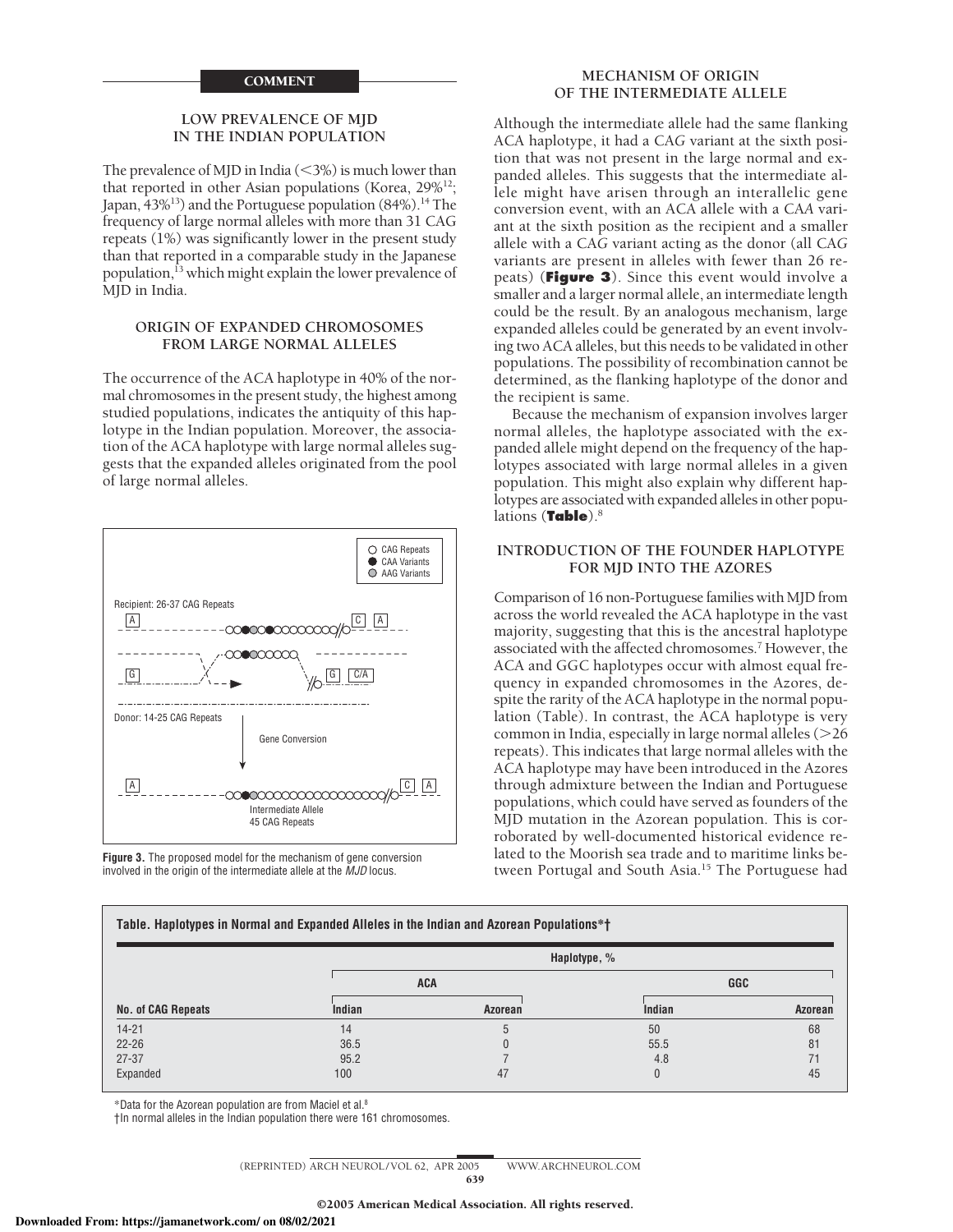extensive settlements in India, and though their population was limited, extensive interaction with the local communities was encouraged. By 1815, when the population was formally recorded, there were several families of known mixed descent in Goa and several thousand individuals.<sup>16</sup> In addition, slaves were traded from Goa, and a significant number of sailors on Portuguese ships were from the Indian and African coasts. Indian sailors and soldiers were also used extensively in the Portuguese territories further East.<sup>15</sup> The maritime importance of the Azores was critical, and soldiers, sailors, and slaves of all regions passed through the islands. Thus, it is reasonable to suggest that a chromosome with the ACA haplotype may have been introduced into Portugal and the Azores by admixture with the South Asian population, and that a subsequent mutation in this haplotype background could have spread worldwide through Portuguese activity. However, this theory needs more careful validation, as maritime links between the Indian subcontinent, Southeast Asia, China, and Africa predate the Portuguese. Data on the ACA haplotype in the normal populations of these regions are not available.

Given the wide expanse of Portuguese movements, it would be worthwhile to compare haplotypes along these maritime routes rather than based on geographical proximity.<sup>17</sup> It would also be useful to study the gene structures of these populations to understand the differences in disease and symptoms.

We were not able to determine whether there was one founder for the MJD mutant allele that through drift or a population bottleneck skewed to such a high proportion of the affected alleles in the Portuguese population. It is also possible that there have been recurrent mutations in a predisposed background. In addition, since there are other haplotypes that are also associated with expanded alleles in the Azorean population, the possibilities could coexist. Moreover, since there has been admixture from other populations with the Portuguese,<sup>18</sup> this could also explain the presence of multiple founders.

In conclusion, our study suggests that the expansionprone large normal alleles with the ACA haplotype could have been introduced into the Portuguese population through admixture with South Asian populations. Our analysis also underscores the importance of population history in defining the genomic structure of a locus to understand the molecular mechanism of repeat instability.

#### **Accepted for Publication:** May 26, 2004.

**Correspondence:** Mitali Mukerji, PhD, Institute of Genomics and Integrative Biology, Council for Scientific and Industrial Research, Mall Road, Delhi 110007, India (mitali@igib.res.in).

**Author Contributions:** *Study concept and design:* Mittal, Srivastava, Satish Jain, and Mukerji. *Acquisition of data:* Mittal, Srivastava, Satish Jain, and Mukerji. *Analysis and interpretation of data:* Mittal, Satish Jain, Sanjeev Jain, and Mukerji.*Drafting of the manuscript:* Mittal, Srivastava, Sanjeev Jain, and Mukerji. *Critical revision of the manuscript for important intellectual content*: Mittal, Srivastava, Satish Jain, Sanjeev Jain, and Mukerji. *Administrative, technical, and material support:* Sanjeev Jain. *Study supervision:* Satish Jain, Sanjeev Jain, and Mukerji.

**Funding/Support:** This work was supported by grants from the Department of Biotechnology, Government of India, to the Program on Functional Genomics, Institute of Genomics and Integrative Biology, New Delhi, and from the Council for Scientific and Industrial Research. **Acknowledgments:** We thank Samir K. Brahmachari, PhD, for providing intellectual support during the course of this investigation; Vani Brahmacharifor, PhD, critical evaluation of the manuscript; and Sangeeta Sharma, BSc, for help with the GeneScan and sequence analysis.

#### **REFERENCES**

- 1. Kawaguchi Y, Okamoto T, Taniwaki M, et al. CAG expansions in a novel gene for Machado-Joseph disease at chromosome 14q32.1. *Nat Genet*. 1994;8:221- 228.
- 2. Maciel P, Gaspar C, DeStefano AL, et al. Correlation between CAG repeat length and clinical features in Machado-Joseph disease. *Am J Hum Genet*. 1995;57: 54-61.
- 3. Maruyama H, Nakamura S, Matsuyama Z, et al. Molecular features of the CAG repeats and clinical manifestation of Machado-Joseph disease. *Hum Mol Genet*. 1995;4:807-812.
- 4. Takiyama Y, Sakoe K, Nakano I, Nishizawa M. Machado-Joseph disease: cerebellar ataxia and autonomic dysfunction in a patient with the shortest known expanded allele (56 CAG repeat units) of the MJD1 gene. *Neurology*. 1997; 49:604-606.
- 5. van Alfen N, Sinke RJ, Zwarts MJ, et al. Intermediate CAG repeat lengths (53,54) for MJD/SCA3 are associated with an abnormal phenotype. *Ann Neurol*. 2001; 49:805-807.
- 6. Padiath QS, Srivastava AK, Roy S, Jain S, Brahmachari SK. Identification of a novel 45 repeat unstable allele associated with a disease phenotype at the MJD1/ SCA3 locus. *Am J Med Genet B Neuropsychiatr Genet*. 2005;133:124-126.
- 7. Gaspar C, Lopes-Cendes I, Hayes S, et al. Ancestral origins of the Machado-Joseph disease mutation: a worldwide haplotype study. *Am J Hum Genet*. 2001; 68:523-528.
- 8. Maciel P, Gaspar C, Guimaraes L, et al. Study of three intragenic polymorphisms in the Machado-Joseph disease gene (MJD1) in relation to genetic instability of the (CAG)n tract. *Eur J Hum Genet*. 1999;7:147-156.
- 9. Miller SA, Dykes DD, Polesky HF. A simple salting out procedure for extracting DNA from human nucleated cells. *Nucleic Acids Res*. 1988;16:1215.
- 10. Limprasert P, Nouri N, Heyman RA, et al. Analysis of CAG repeat of the Machado-Joseph gene in human, chimpanzee and monkey populations: a variant nucleotide is associated with the number of CAG repeats. *Hum Mol Genet*. 1996;5: 207-213.
- 11. Igarashi S, Takiyama Y, Cancel G, et al. Intergenerational instability of the CAG repeat of the gene for Machado-Joseph disease (MJD1) is affected by the genotype of the normal chromosome: implications for the molecular mechanisms of the instability of the CAG repeat. *Hum Mol Genet*. 1996;5:923-932.
- 12. Lee WY, Jin DK, Oh MR, et al. Frequency analysis and clinical characterization of spinocerebellar ataxia types 1, 2, 3, 6, and 7 in Korean patients. *Arch Neurol*. 2003;60:858-863.
- 13. Takano H, Cancel G, Ikeuchi T, et al. Close associations between prevalences of dominantly inherited spinocerebellar ataxias with CAG-repeat expansions and frequencies of large normal CAG alleles in Japanese and Caucasian populations. *Am J Hum Genet*. 1998;63:1060-1066.
- 14. Silveira I, Lopes-Cendes I, Kish S, et al. Frequency of spinocerebellar ataxia type 1, dentatorubropallidoluysian atrophy, and Machado-Joseph disease mutations in a large group of spinocerebellar ataxia patients. *Neurology*. 1996;46:214- 218.
- 15. Subrahmanyam S. *The Portuguese Empire in Asia, 1500-1700: A Political and Economic History.* London, England: Longman Group Ltd; 1993.
- 16. A General Statistical and Historical Report on Portuguese India, to Which Is Appended an Account of Contents Suppressed in 1835, Extracted From Official Documents in 1850 by Capt. Joaquim Jose Cicilia K.C; Chief Secretary, Portuguese *India.* Microfilm I 1253/Zug 1984, Index 590. Located at: British Library, London, England.
- 17. Santos C, Lima M, Montiel R, et al. Genetic structure and origin of peopling in the Azores islands (Portugal): the view from mtDNA. *Ann Hum Genet*. 2003; 67:433-456.
- 18. Martins S, Matama T, Guimaraes L, et al. Portuguese families with dentatorubropallidoluysian atrophy (DRPLA) share a common haplotype of Asian origin. *Eur J Hum Genet*. 2003;11:808-811.

(REPRINTED) ARCH NEUROL/VOL 62, APR 2005 WWW.ARCHNEUROL.COM 640